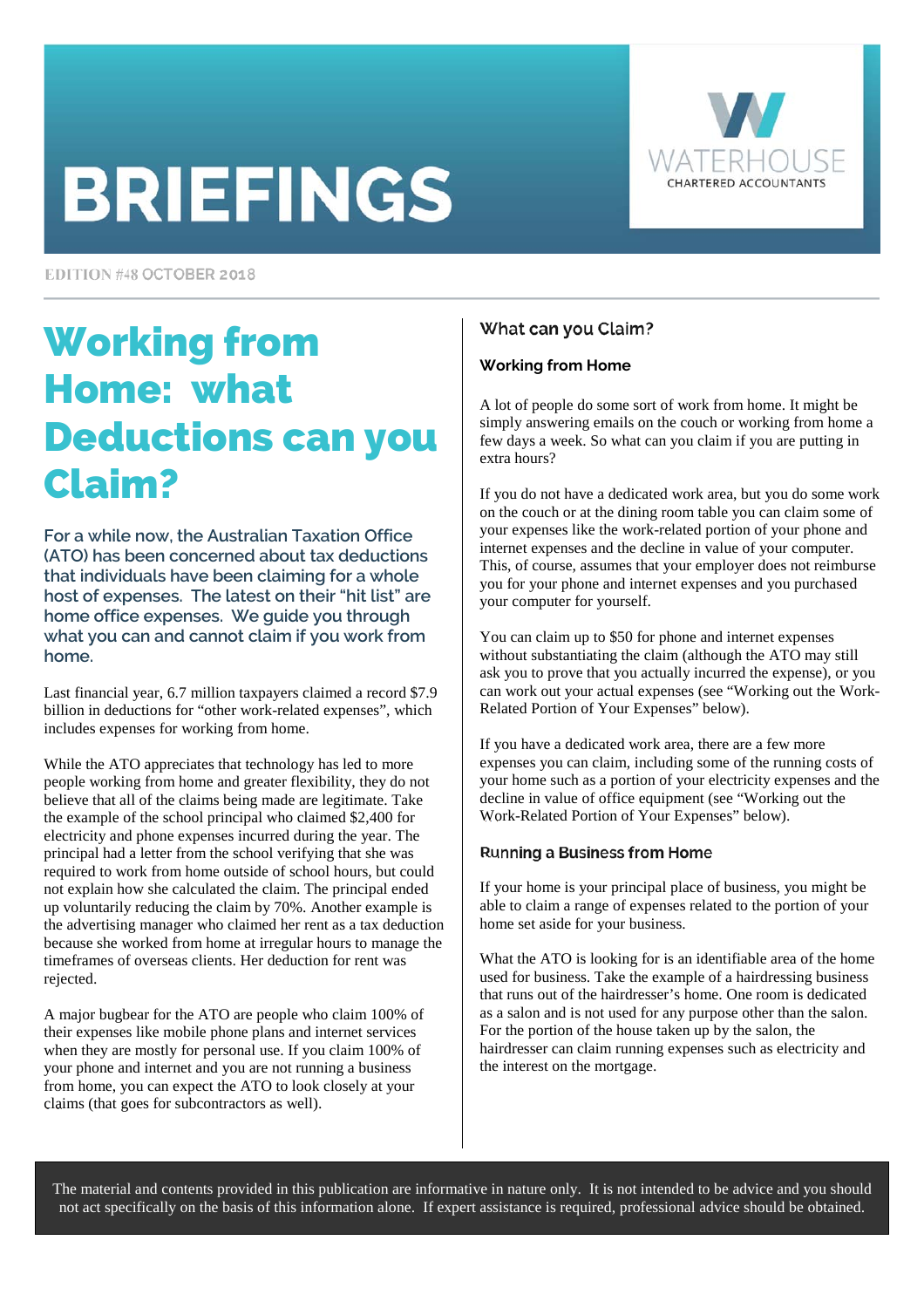

The downside to claiming occupancy expenses such as interest on a mortgage is the impact it has on your tax-free main residence exemption for capital gains tax (CGT) purposes. In general, your home is exempt from CGT when you sell it. However, if you use your home to earn assessable income like the hairdresser, then you might only qualify for a partial exemption on the sale. If you are claiming part of your home as a business expense, then it is unlikely that any gain you make on your home will be fully CGT-free. You might also need to obtain a valuation of your home at the time it was first used to generate business income.

#### Working out the Work-Related Portion of your **Expenses**

You need to be able to prove how you came up with your expense claim. This includes having a documented method of calculating the work-related portion of that claim if the item you are claiming is used for private and work purposes. For phone and internet expenses for example, you might look at the number of work calls, the time spent or data downloads as a portion of the total bill.

The other method is to complete the equivalent of a log book or diary over four weeks to track your work use of the item then apply the work percentage over that four weeks to your annual expense. If, for example, you used your phone for 20% of the time over the four weeks you documented in your diary, you could then claim 20% of your annual phone expense as a home office expense (assuming your circumstances do not change across the year).

#### What Home Office Expenses can be Claimed?

**Running expenses** – if you have a dedicated work area such as a study set aside for work, the essentials to keep the work area running like electricity, cleaning, office equipment, etc. can be claimed as an expense. Of course, any claim can only be for the work-related portion of the expense. If your family use your home office as well or you use it for personal use, then you can only claim a portion of the expense. Running expenses can be claimed:

- *At a fixed rate of 45 cents per hour* you will need to track either the actual amount of time you work from home or keep a log book over four weeks that can be applied to your expenses across the year; or
- *As an actual expense* to claim an actual expense you need to document the total expenses for lighting, cleaning, heating and cooling for your home for the year, work out the floor area of the part of your home that you use for work as a percentage of the total floor area, and then work out the percentage of the year you used that part of your home exclusively for work.

**Occupancy expenses** – expenses such as rent, interest on your home loan, property insurance, land taxes and rates can only be claimed if your home is your "place of business" and no other work location has been provided to you.

A place of business is unsuitable for any use other than business, like a doctor's surgery connected to a home or a hairdressing salon in a room of the house. Occupancy expenses can be claimed by calculating your total expenses  $\times$  floor area  $\times$ percentage of year that part of your home was used exclusively for work.

Generally, occupancy expenses are not a deduction available to employees.

**Work related phone and internet expenses** – unless you run your business from home and you have a dedicated phone and internet line it is unlikely you can claim 100% of your phone and internet expenses.

If your employer provides you with a phone, you cannot make any claim for these expenses. If you are a casual worker, you cannot claim a deduction for phone rental expenses.

For everyone else, you can claim up to \$50 for phone and internet expenses without substantiating the claim (but the ATO still might expect you to prove the claim) or you can work out your actual expenses. Claims for actual expenses can be made by working out the work-related use of the phone and internet and then applying that percentage to the expenses.

**Decline in value** – for depreciable assets such as computers and printers, you might be able to claim decline in value if the cost of the item was over \$300. Decline in value deductions might also be available for office furniture used for work purposes in a home office, but not if the individual is using the fixed rate of 45 cents per hour to claim running expenses.

| <b>Expenses</b>                                                | Home is<br>Principal<br>Workplace with<br><b>Dedicated Work</b><br>Area | Home is not<br>Principal<br>Workplace but<br>has Dedicated<br>Work Area | <b>You Work at</b><br>Home but no<br><b>Dedicated Work</b><br>Area |
|----------------------------------------------------------------|-------------------------------------------------------------------------|-------------------------------------------------------------------------|--------------------------------------------------------------------|
| Running<br>expenses                                            | Yes                                                                     | Yes                                                                     | No                                                                 |
| Work-related<br>phone and<br>internet expenses                 | Yes                                                                     | Yes                                                                     | Yes                                                                |
| Decline in value<br>of a computer<br>(work-related<br>portion) | Yes                                                                     | Yes                                                                     | Yes                                                                |
| Decline in value<br>of office<br>equipment                     | Yes                                                                     | Yes                                                                     | No                                                                 |
| Occupancy<br>expenses                                          | Yes                                                                     | No                                                                      | No                                                                 |

Source: Australian Taxation Office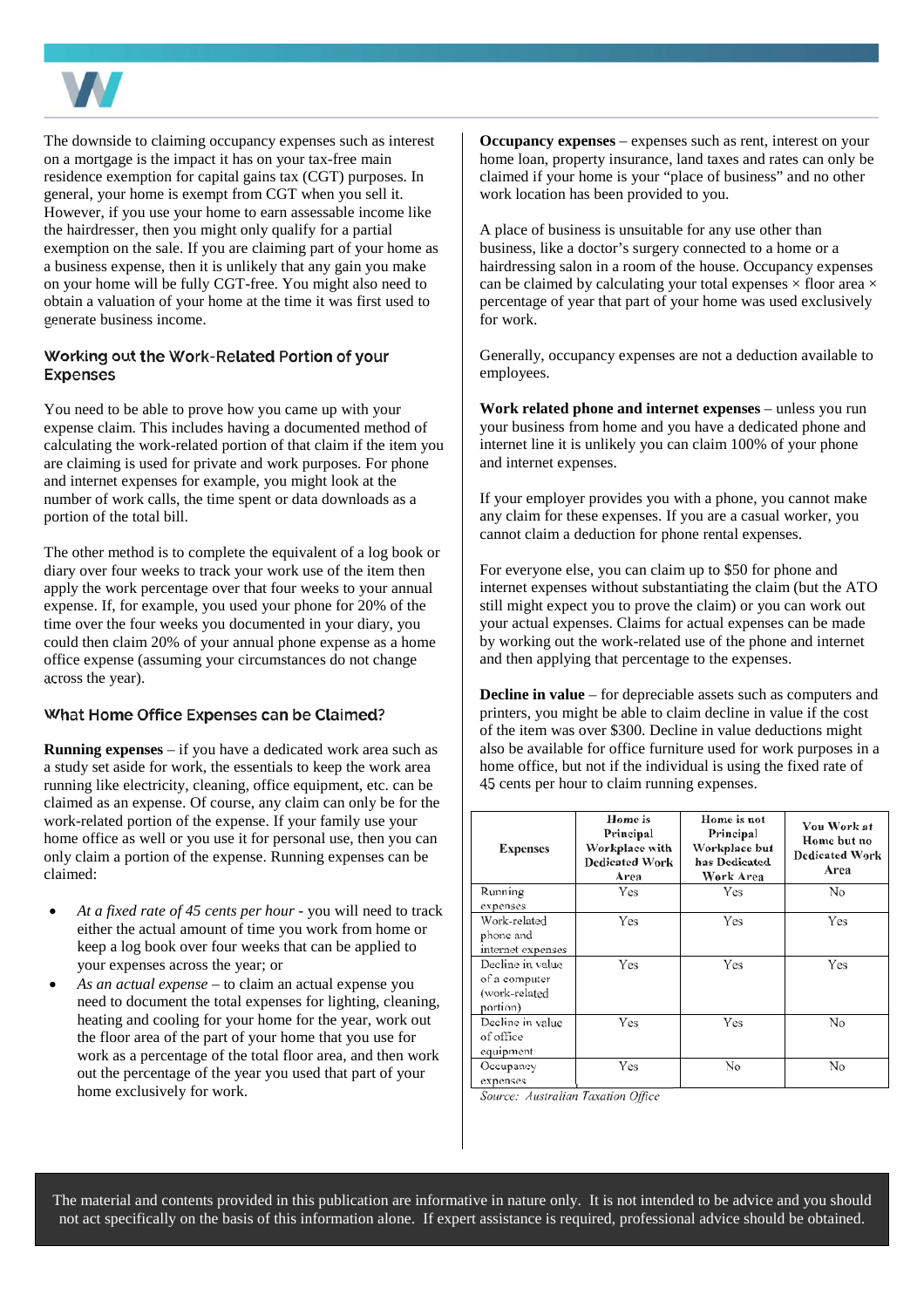

### What does the China/US Trade War Mean to Australia?

**As the bilateral trade war between the US and China heats up, we look at what this might mean to Australia, caught between its cultural and military ties to the US and its strong economic relationship with China.** 

At the annual United Nations General Assembly, President Donald Trump threw fuel on the trade war fire by stating that "… regrettably we found that China has been attempting to interfere in our upcoming 2018 election … against my administration. They do not want me or us to win because I am the first President ever to challenge China on trade ... and we are winning on trade …we are winning at every level". Following the speech, President Trump told a press conference that "China has total respect for Donald Trump and for Donald Trump's very, very large brain". China's Foreign Minister Wang Yi stated that "We did not and will not interfere in any country's internal affairs and we refuse to accept any allegation of interference". It was just another day in the media juggernaut for President Trump.

In 2017, the US imported well over \$500bn worth of products from China. The US trade deficit in the same year was over \$811bn of which China accounted for around 46%. From China's perspective, the US market accounts for 19% of all Chinese exports and US imports represent 8% of China's imports.

The trade war between the US and China escalated in September when the US imposed a further round of tariffs on US\$200bn worth of Chinese goods, bringing the total value of Chinese goods impacted by the trade war to approximately US\$250bn. The tariffs start at 10% and rise to 25% on 1 January 2019. President Trump has threatened to impose tariffs on a further US\$267bn worth of goods if China retaliates.

China has responded by imposing tariffs of between 5% and 10% on a further round of US goods, bringing the total value of imports targeted to US\$110bn. China has released a White Paper on the China-US trade friction that states "China is the world's biggest developing country and the United States is the biggest developed country" and both have benefited from the development of relations. The paper points out that "China represents the No. 1 export market for US airplanes and

soybeans, and the No. 2 export market for US automobiles, IC products and cotton". But the new administration has "abandoned the fundamental norms of mutual respect and equal consultation that guide international relations".

Economists predict that the trade war may continue to the point where all Chinese goods imported into the US and all US goods imported in China will be impacted.

To date, Australia has avoided any significant impact from the trade war. This is not the case for Canada that saw the Trump administration impose a 25% tariff on steel imports and 10% on aluminium imports. The US imports approximately US\$29bn of steel with 17% of that from Canada (accounting for approximately 88% of total Canadian steel exports). Australia was one of the few countries excluded from the tariffs although the US only accounts for 0.8% of Australian steel and 1.5% of aluminium exports.

The issue for Australia is the potential reduction in China's GDP growth. Currently, mainland China is Australia's largest two-way trading partner, representing over 28% of Australia's export market (the US represents 6.3%) and over 18% of our imports. A slow-down in China's growth spells a slow-down in imports, reducing the value of Australia's export market and impacting Australia's growth.

While Australia is not directly impacted by the bilateral trade war, there is a potential danger that consumer sentiment might be damaged with consumers unwilling to spend and instead taking a "wait and see" approach.

### Reminder on Cents per Kilometre Car Expenses Rate

### **The cents per kilometre car expense rate increased from 66 cents to 68 cents per kilometre from 1 July 2018.**

Employers who use the cents per kilometre rate to pay car allowances for employees should ensure that car allowance rates are up-to-date. If more than 68 cents per kilometre is paid, employers need to withhold tax on the excess amount under the PAYG withholding system.

The material and contents provided in this publication are informative in nature only. It is not intended to be advice and you should not act specifically on the basis of this information alone. If expert assistance is required, professional advice should be obtained.